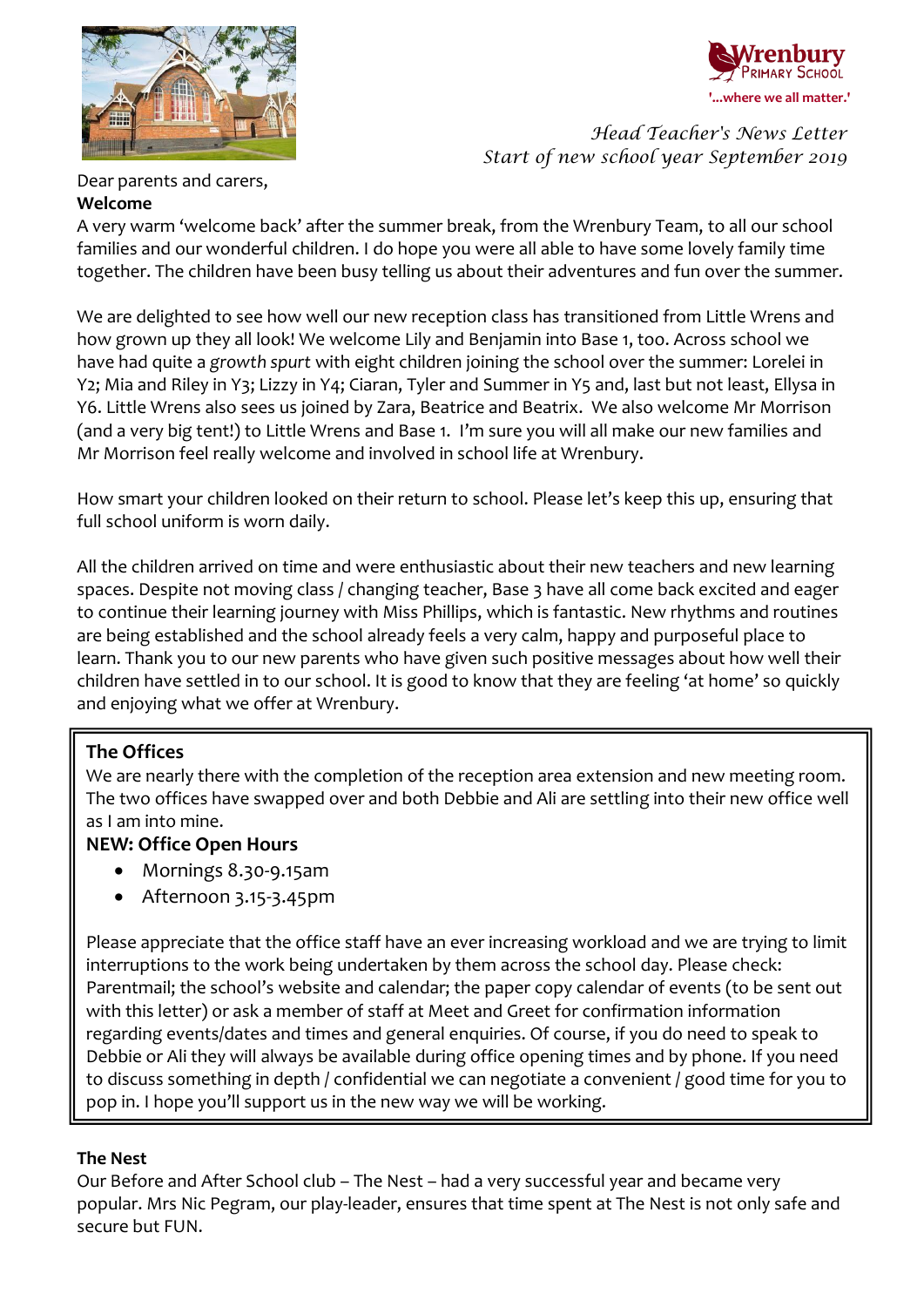Children have games and fun outdoors before settling inside to board or floor games, construction or quieter craft activities of their choice. If you are interested in booking your child in for an ad hoc session or a regular slot; get in touch with the Debbie or Ali in the office.

#### **FOWS**

You are all automatically members of FOWS (Friends of Wrenbury School) as you are parents or carers of children attending the school. There is a great team of parents actively involved already who are always eager for more help, looking to raise as much money as possible for the children's benefit through school's own events and also for events held with Friends of St Margaret's and other community members. Do get involved in any way you can – I often refer to the saying: 'Many hands make light work' – they do! FOWS are organising a meeting THIS THURSDAY at 7.30pm in the Pavillion at The Cotton Arms, to get up and running with event ideas for the new school year. If you can show your support and attend, please do!

#### **Reminders**

- **Full PE Kit** in every day
- **Absence –** Please ring the office to report your child's absence NO LATER than 9.30am; after 9.30am we follow safeguarding procedures for unexplained absence.
- **A coat MUST be in school for every child every day**
- **Please support staff by picking your child up promptly. Where this isn't the case your child(ren)** will be put in The Nest for their safety and wellbeing and parents will be invoiced for the first session  $(6)$ .
- **Healthy snacks and a healthy packed lunch please and water in water bottles.**

# **Clubs**

We will be organising a number of clubs for this term.

The following have already been agreed with Little Sports Coaching and Mr Ellis: Wednesdays – The Nest – Multiskills / games club 3.30-4.30pm run by LSC/Mrs Pegram Thursdays - Multiskills / games club – Y2/3 12.30-1pm run by LSC Thursdays – Football club – Y4, Y5 and Y6 (girls and boys) 3.30-4.30pm run by LSC *Children will need to be booked in – see Parentmail*

**Collecting** We are collecting the Aldi GB stickers and hope to collect enough to send off for a free school kit and be put into a draw for £20,000. If you (or family members) do shop at the store, and spend over £30, please do ask for or accept the stickers and forward to school. This is time limited. Many thanks.

# **Achievements**

We have achieved the NHS Self Care SILVER Award for our work on 'Immunisation' through our Compassionate Communities links and Sportsmark GOLD for the third year running.

# **Thank yous**

The school grounds and indoor learning spaces look wonderful. Many thanks to all the staff team including Colin Eaton and Jane Roberts (our caretaking / cleaning team) and our family volunteers for giving above and beyond to get us ready for the start of term.

Thank you to Broomhall Chapel for hosting this year's Education Sunday service and to Andrew Taylor (governor) and Rev Alison for leading the lovely service to think about all in education.

We very much look forward to seeing you at the Parent Meetings we have organised (w/c 16 September) and working with you, in partnership, across the school year to give your child the very best during their time at Wrenbury.

Thank you, as always, for your continued support of myself and the Wrenbury School Team. Best wishes, *Mrs Cador*